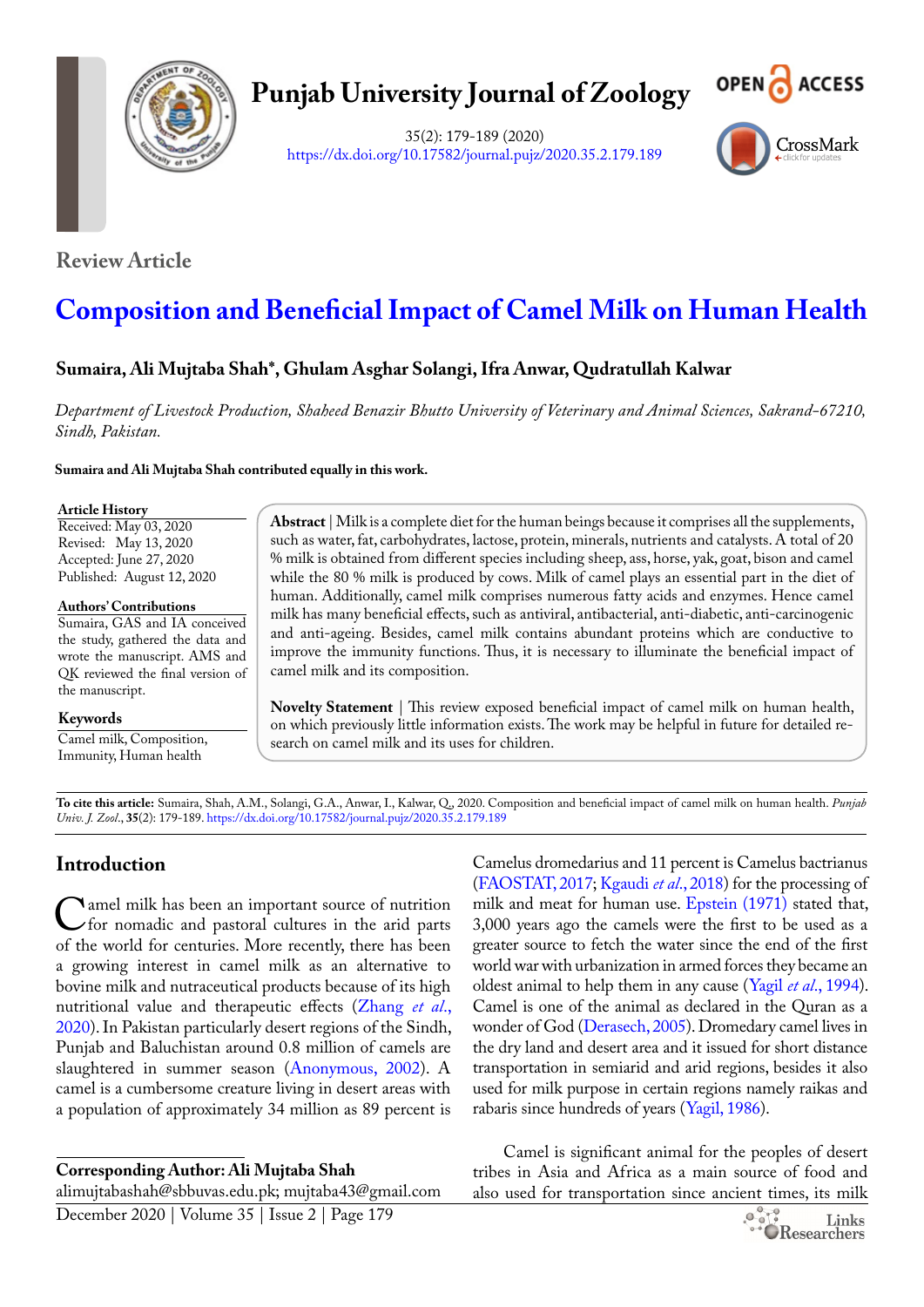is being used as a medicine for different infections. Milk of camel, recognized as desert white gold, is more relevant to human milk and varies from other animals milk as it comprises small quantity of sugar and cholesterol whereas, it consist of minerals in greater quantity (magnesium, sodium, iron, potassium, zinc, copper) proteins and vitamin C (Yadav *et al*., 2015; [Gader](#page-7-4) *et al*., 2016). Moreover, milk of camel is used for the curing of various disorders and diseases i.e. jaundice, dropsy, asthma, anti-hypertensive and leishmaniasis (Yardav *et al*., 2015). Yagil (1982) stated that three decades ago, the medical assets of camel milk were investigated. According to investigator, camel milk includes reactive proteins that may have a possibility in improving the immunological defense mechanism. Furthermore, proteins which are present in milk of camel have antiviral and antibacterial properties [\(El-Agamy](#page-7-5) *et al*[., 1992\)](#page-7-5). Besides it has a hypoglycemic impact while provided as a supportive treatment, and it may be due to the combination of insulin/insulin like protein and has a useful result in the treatment of diabetes. In addition, milk of camel was used for the medication of crohn infection and for food allergies (Shabo and Yagil, 2005). Over the years, camel strengths have been known and its position in mankind history is guaranteed but in Pakistan, studies on production and quality of camel milk are poor. Therefore, assessing the consistency of camel milk in a considerable manor is important to make sure that camel is wonderful animal brings out the best in the heart of subsequent generations. We collected the updated literature examining the compositions and therapeutic properties of camel milk and its positive effects. Hence, the main objectives of this review are to study the useful impacts of camel milk on health of humans, to assess the composition of camel milk also to investigate the purchase and drinking of camel milk.

### *Camel milk and its composition*

Milk of camel is a white liquid with an aroma and salts like flavor. It depends largely on the kind of nutrition or plant accessible in the grazing region [\(Khalesi](#page-8-1) *et al*., 2017; [Abbas](#page-6-0) *et al*., 2013). Besides, due to the fats homogenized in the milk, the color of camel milk is white, while the differences in flavor depend on the form of feed or plant present in the grazing area and water for drinking ([Kumar](#page-8-2)  *et al*[., 2015\)](#page-8-2). Additionally, camel milk pH (6.2 to 6.5) and thickness varies from (1.026 to 1.035) these both are inferior to cow milk and skim milk's optimum buffering potential is at pH of 4.95 (Gul *et al*[., 2015](#page-7-6)). There are various reasons which influence on the quality of camel milk such as, conditions of feeding, physiological stage, physiological and seasonal differences, camel inherent makeup and condition of health ([Konuspayeva](#page-8-3) *et al*., [2009\)](#page-8-3). In general, the normal camel milk comprising ash 0.79%, water 87%, lactose 4.4%, fat 3.5%, protein 3.4%, as mentioned in Table 1. ([Al-Haj and Al-Kanhal, 2010\)](#page-7-7).

**Table 1: Composition of camel milk and other species of milk ([Fox, 2003\)](#page-7-8).**

| Animal Percentage Fat (%)<br>species of water |                                              | (% ) | Protein Lactose Ash (%)<br>(%) |  |
|-----------------------------------------------|----------------------------------------------|------|--------------------------------|--|
| Camel 86 to 88                                | 2.9 to 5.4 3.0 to 3.9 3.3 to 5.8 0.6 to 1.0  |      |                                |  |
| $Cow$ 85 to 87                                | 3.7 to 4.4 3.2 to 8 4.8 to 4.9 0.7 to 0.8    |      |                                |  |
| Buffalo 82 to 84                              | 7.0 to 11.5 3.3 to 3.6 4.5 to 5.0 0.8 to 0.9 |      |                                |  |
| Sheep 79 to 82                                | 6.9 to 8.6 5.6 to 6.7 4.3 to 4.8 0.9 to 1.0  |      |                                |  |
| Goat $87$ to $88$                             | 4.0 to 4.5 2.9 to 3.7 3.6 to 4.2 0.8 to 0.9  |      |                                |  |
| Human 88 to 89                                | 3.3 to 4.7 1.1 to 1.3 6.8 to 7.0 0.2 to 0.3  |      |                                |  |
|                                               |                                              |      |                                |  |

#### *Protein*

Protein is the key element of camel milk which has a significant effect on its nutritional benefits and technical suitability. Milk proteins are a collection of different mixtures which vary in structure and characteristics. They are classified into fractions of whey protein and clusters of casein. Casein has been the most significant protein in milk, with a fairly small ratio of whey proteins ([Guo](#page-7-9) *et al*., [2007](#page-7-9)). A large portion in camel milk is casein. Moreover, dromedary camel contains 1.63 to 2.76 percentage of casein protein, which makes up 52 to 87 part of entire milk proteins ([Khaskheli](#page-8-4) *et al*., 2005). Barłowska *et al*. (2007) reported that there are 4 casein variants of the central casein: αs1, αs2, β, and γ, the composition of these proteins is broad and polymorphism showed in many types of animals. Camel milk has a greater β-casein level and lower ÿ- and α casein amounts than cow milk. Casein is easy to digest in intestine and it is an essential source of amino-acids for development and growth of kids. The amino acid structure of camel milk is analogous to cow milk but the quantity of essential and non-essential amino-acids are greater in milk of camel than cow. Casein relative to dairy camel breeds, apart from arginine amounts, which are greater in milk of Safrah breed camel. In cow β-casein quantity of essential amino acids are higher compared to βeta casein in dairy camel breeds, excluding, threonine, lysine, isoleucine and methionine (Salmen *et al*., 2012). Relative to camel milk, the amount of non-essential amino acids in  $\pi$  casein in milk of cow is greater excluding arginine, the amount of which is greater in camel milk ÿ-casein. Cow milk casein includes a higher proportion of essential aminoacids relative to milk of camel, excluding lysine that has a higher proportion in camel-casein (Salmen *et al*., 2012). Besides, serum albumin, peptidoglycan proteins, lact-albumin, lactoferrin, lysozymes, lacto-peroxidase immunoglobulin and whey proteins are existing in milk of camel. [Khaskheli](#page-8-4) *et al*. (2005) stated that milk of camel contains whey protein which make up 20-25 percent of all proteins. The volume of whey proteins in milk of one humped camel ranges between 0.63 to 0.80 percent. Thus, whey proteins are more vigorous in camel milk ([Laleye](#page-8-5) *et al*[., 2008](#page-8-5)).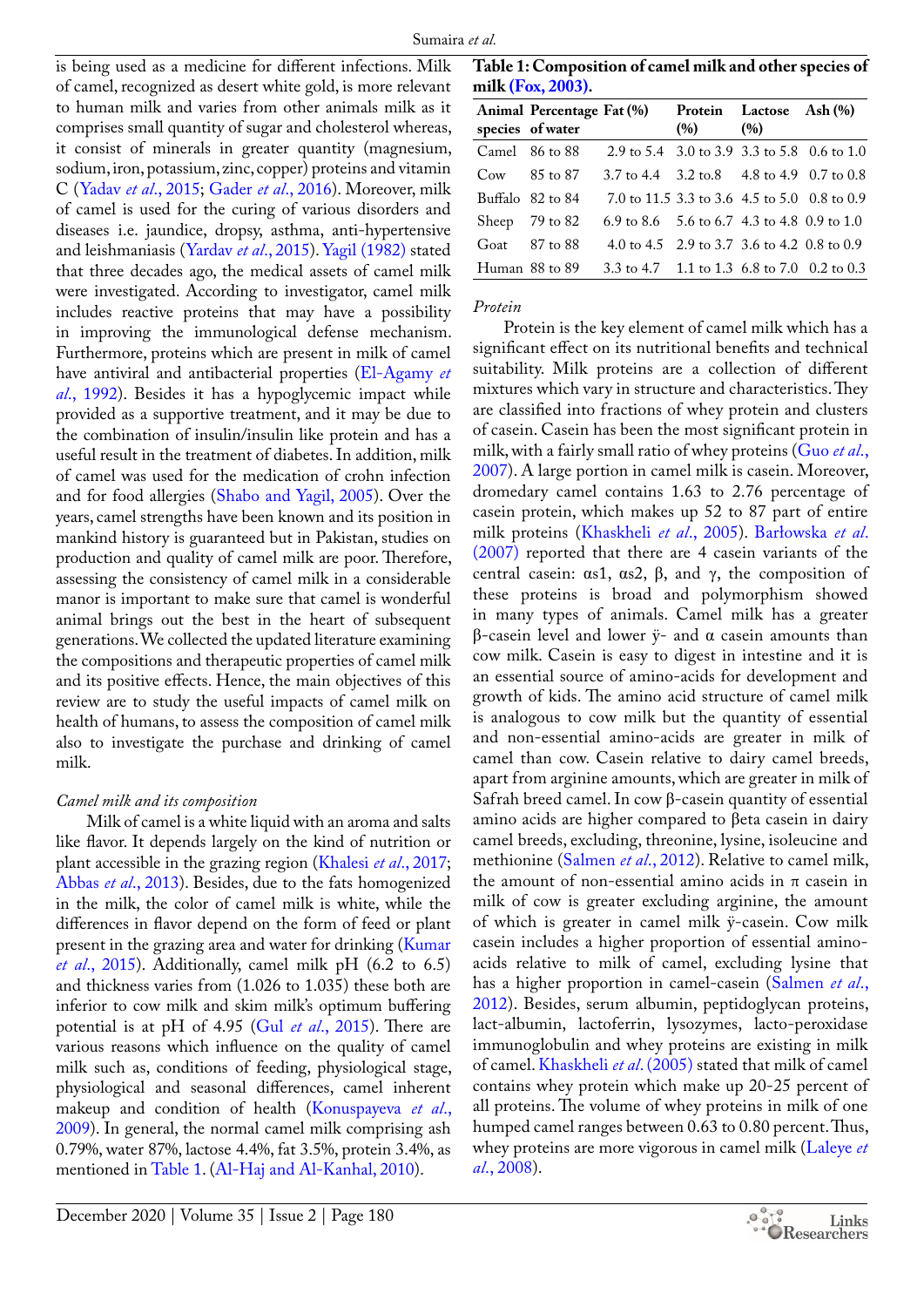Composition and Beneficial Impact of Camel Milk

*Ash*

Previous findings illustrated that normal proportion of lactose in the milk of camel was 4.62% (Sankhla *et al*., 2000), 3.8-4.3% (Raghvendar *et al*., 2004), and 5.5% lactose (Schwartz, 1992). The differences in lactose content because camel normally eat grass on extensive range in desert, available arid grasses and salty bushes [\(Khaskheli](#page-8-4)  *et al*[., 2005\)](#page-8-4). The study of the lactose association with fat particles is considered negative in meta-analysis, although no connection among lactose and total protein is observed ([Konuspayeva](#page-8-3) *et al*., 2009) that in different season ([Haddadin](#page-8-6) *et al*., 2008) and in normal health status or in dehydrated conditions (Yagil and Etzion, 1980). There is a slight alteration in the milk of camel composition in different camel breeds worldwide ([Mehaia](#page-9-0) *et al*., 1995). In milk of bovine the lactose content (4.9%) is more as compared to lactose available in milk of camel (4.2%) (Smits *et al*., 2011). While another study revealed that content of lactose in milk of buffalo is inferior than the milk of camel and cow ([Jaydeep](#page-8-7) *et al*., 2015).

**Table 2: Chemical composition of milk of various species of camel (Konuspayeva, 2007).**

| <b>Species</b>   | Protein<br>(%) | Fat<br>(%) | (96)  | Lactose Dry mat-<br>ter $(\% )$ |
|------------------|----------------|------------|-------|---------------------------------|
| One humped camel | 3.03           | 5.94       | 3.12  | 12.39                           |
| Bactrian camel   | 33.3           | 6.67       | 2.77  | 13.07                           |
| Crossbreeds      | 3.28           | 6.09       | 3 Q 4 | 11.91                           |

# *Minerals*

Minerals are main component of milk; in general minerals available in milk such as: chloride, phosphorus, calcium, sodium, magnesium, potassium and iron. From them calcium and phosphorus are the main components in milk, which are considerable for bone development and normal childbirth health. These minerals have a higher bioavailability impact and nutritional benefits of milk. Previous findings exposed that the quantity of these minerals in milk of camel is higher ([Al-Wabel, 2008\)](#page-7-10). Moreover, [Mal](#page-9-1)  *et al*[. \(2007\)](#page-9-1) illustrated that in milk of camel the contents of potassium 50.74 mEqL-1, sodium 29.70 mEqL-1, calcium94.06 mg percent, P values (41.68 mg) and Mg values (11.82 mg percent) found in early lactating camels. The related values in late lactation were 35.49±0.89 mEqL-1, 71.86±1.43 mEqL1, 97.32±0.51 mg percent, 47.14 ± 0.52 mg percent and  $13.58 \pm 0.31$  mg percent respectively. The discrepancies in amounts of macro minerals recorded by numerous study groups may be due to a change in breeds or external factors such as soil and feed. Various camel breeds have unique capacity for storing minerals into their milk (Wangoh *et al*., 1998). The Fe (1.00012), (Zn 2.00002) and Cu (0.44004 mg / dl) respectively. Also, the trace mineral values such as Zn, Cu and Fe in milk of camel were considerably greater than in milk of other bovines (Singh *et al*., 2006).

[Konuspayeva](#page-8-3) *et al*. (2009) determined amount of ash in milk of camel ranges from 0.60-0.90 percent. Moreover, quantity of ash in the milk is associated with type of farming, diet and water intake ([Haddadin](#page-8-6) *et al*., [2008\)](#page-8-6). Besides, milk of camel is a good source of chloride [\(Khaskheli](#page-8-4) *et al*., 2005) due to feed consumed by camels, such as locust and atriplex tree which normally comprises more content of salt (Yagil, 1982).

# *Fatty acids*

[Narmuratova](#page-9-2) *et al*. (2006) reported that milk of camel contains short chain fatty acid content (C-4 to C-14) and long chain fatty acid content (C-14 to C-18). These polyunsaturated fatty acids are extremely important for nutrition. The camel milk fatty acid contents are mentioned in Table 3.

**Table 3: Fatty acids contents in milk of camel (Singh** *et al***., 2006).**

| <b>Fatty</b> acid | Percentage            |  |  |  |
|-------------------|-----------------------|--|--|--|
| Lauricacid        | 1 to 1.8              |  |  |  |
| Caprylic acid     | $0.2 \text{ to } 0.3$ |  |  |  |
| Caproic acid      | $0.2 \text{ to } 0.6$ |  |  |  |
| Buytric acid      | $0.31$ to $0.75$      |  |  |  |
| Capric acid       | $0.2 \text{ to } 0.4$ |  |  |  |
| Myristoleic acid  | 1.7 to $4.5$          |  |  |  |
| Myristic acid     | 15.9 to 25.2          |  |  |  |
| Palmitoleic acid  | 6.1 to 19.1           |  |  |  |
| Palmiticacid      | 25 to 29.5            |  |  |  |
| Oleic acid        | 6.8 to 24.9           |  |  |  |
| Stearic acid      | 1.9 to 11.7           |  |  |  |
| Arachidic acid    | $0.6 \text{ to } 3.4$ |  |  |  |
| Linoleic acid     | $0.9 \text{ to } 0.2$ |  |  |  |

*Fat*

[Mansson \(2008\)](#page-9-3) stated that the size of fat globules and average diameter was lower in the milk of camel 2.99 μm, while it was higher in milk of buffalo 8.7 μm and goat 3.19 μm. A higher rate of milk fat distribution has a favorable effect on the access for lipolytic enzymes as compared to small fat globules. Hence, milk of goat and camel easy to digest for human beings (D'Urso *et al*., 2008). A significant proportion of long chain fatty acids differentiate the lipid fraction in milk of camel, which contributes for 96.4 percent contrast to 85.3 percent in milk of bovine [\(Abbas](#page-6-1) *et al*., 2013).

# *Cholesterol*

Cholesterol levels in milk of camel is 34.5 mg/100g which is greater than in cholesterol of other animals, meanwhile, milk fat from dromedary camels produces lower carotene levels and lower sums of short chain fatty acids relative to milk of other animals (Stahl *et al*., 2006).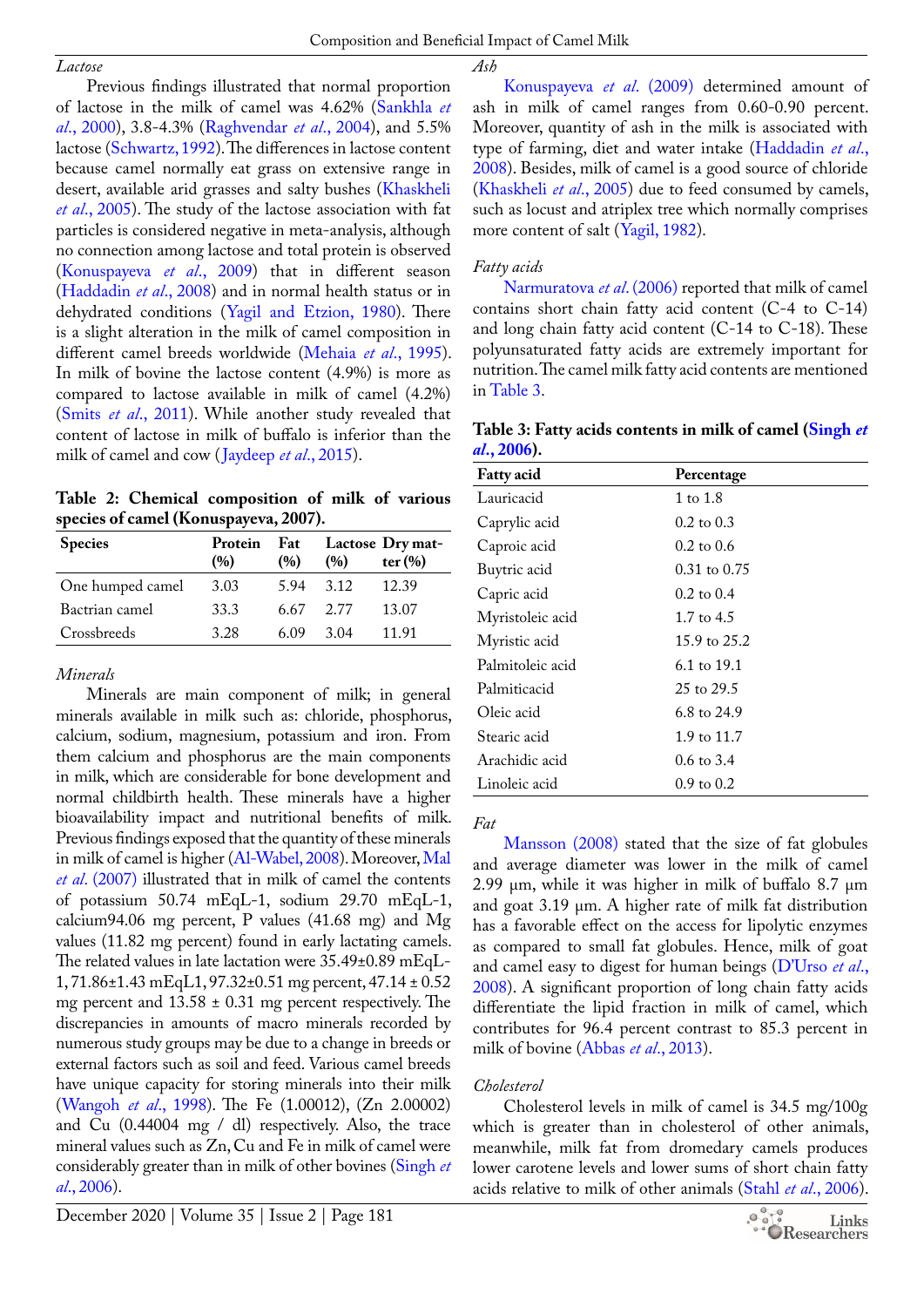Camel milk, as it has the greatest amount of milk fat dispersion, includes the greatest amount of cholesterol 31.3-37.1 mg/100 g of milk in the examined species of animals. As for its fatty acid profile, camel milk is also exceptional. [Gizachew](#page-7-11) *et al*. (2015) reported that camel contains 6 to 8 times fewer fatty acids in the short chain related to cow, horse, buffalo and sheep milk. Numerous fatty acids such as caproic, arachidic acids, palmitic, butyric, caprylic, lauric, myristoleic, capric, myristic, palmitoleic, linoleic, stearic and oleic acids are existing in camel milk ([Panwar, 2015\)](#page-9-4).

#### *Water percentage*

Milk of camel includes a large proportion of water that varies from 84 percent to 91 percent (Sisay and Awoke, 2015; [Farah and Ruegg, 1989](#page-7-12)). The ratio of water in milk of camel may be varying depend on the circumstances surrounding the camels (like feed and temperature). Drinking water during the winter, the calf and mother were endorsed to drink only one time in a week for an hour from spring until the completion of summer. The water content of the milk was eighty six percent when water was limited, the water content in the milk increased to ninety one percent when water was limited. Therefore, it seems that the lactating camel at the time is sacrificing water to the milk at the time of drought, perceived to be a common ability to deliver not only nutrients but also crucial fluid to exhausted calf (Yagil and Etzion, 1980).

#### *Vitamins*

Numerous vitamins are present in camel milk such as fat and water-soluble vitamins. The vitamins in camel milk are retinol, tocopherol, calciferol and thaimine, and particularly ascorbic acid [\(Abbas, 2013](#page-6-2); Shamsia, 2009). Milk of camel is well recognized as a good source of ascorbic acid 34.16 mg/ L and is 35 fold higher than milk of cow (Stahl *et al*., 2006). In addition, there is more folic acid, niacin (B3), vitamin B12, pantothenic acid but a lesser amount of retinol and riboflavin present in milk of camel (Stahl *et al*., 2006). Furthermore, in dromedary camel the amount of vitamin A is lower than the milk of cow 159 I.U./lOOg. Moreover, previous findings of [Knoess \(1977\),](#page-8-8) illustrated that thiamine and riboflavin content of najdi camel milk were nearly half their values compared with cow milk. While another study stated that the amount of riboflavin in milk of camel was slightly lower than milk of cow [\(Hartman and Dryden, 1978\)](#page-8-9). However, the content of vitamin B6 and thiamine was similar to that of milk of cow while that of pantothenic acid, folacin, and B12 was lower in cow ([Hartman and Dryden, 1978](#page-8-9)). In camel milk the niacin content was extensively greater than milk of cow. Moreover, vitamin C levels were similar to that of camel milk ([Knoess, 1977\)](#page-8-8), but were significantly greater than that of cow milk. The existence in camel milk of fairly good amounts of vitamin C 23.7 mg / kg is of significant importance to human diet in areas where green vegetables

December 2020 | Volume 35 | Issue 2 | Page 182

and fruits are difficult to access. [Anonymous \(1980\)](#page-7-13) recommended dietary allowances one kilogram of camel milk provides roughly 50 per cent of vitamin B12, 40 per cent of ascorbic acid, 30 per cent of vitamin A, 24 per cent of vitamins thiamin, niacin, B6, riboflavin and just 1 per cent of folacin. The small amounts of folacin in milk of camel may be nutritionally important.

#### *Dry matter*

[Kouniba](#page-8-10) *et al*. (2005) revealed that dry content in milk comprises of fat, lactose, proteins, ash on average of 10.4 percent. Phase of milk production and seasoning have a major effect on daily milk output, dry matter, protein, and fat proportions (Zeleke, 2007). The dry content in milk of camel is identical to that of goat, mare, and milk of donkey. Camel milk main components in dry matter (Average 15.06 percent) are protein (4.9 percent), mineral substances (0.99 percent), milk fat (5.60 percent) and lactose (5.85 percent). While, milk of Bactrian camel has the largest content of dry matter and fat, while in hybrid camel milk has maximum protein content whereas, milk of one humped camel contains maximum content of lactose.

#### *Beneficial effects on human health*

In the past mostly peoples use milk of camel as a home remedy for treatment of different diseases. Recently, various researches showed that the remedial assets were due to certain types of constituent in milk of camel ([Nora](#page-9-5) *et al*[., 2014](#page-9-5)). Meanwhile, nowadays milk of camel is used worldwide, but it is not the primary choice for the peoples because its taste is salty (Zhang *et al*., 2020; Sisay and Awoke, 2015). Though, it has numerous useful assets as it is used for the treatment for autism, allergy, diabetes and also stops liver cirrhosis. Camel milk is becoming familiar because of its health benefits in managing and helping to prevent various health issues ([Korish and Arafah, 2013\)](#page-8-11). In the Raica population in India, there is a low occurrence of diabetes drinking camel milk habitually ([Agrawal](#page-9-6) *et al*[., 2003\)](#page-9-6). Milk of camel is necessary for the control of diabetes (Shori, 2015). Additionally, attentiveness related to camel milk and its medicinal and nutritional profits increased ([Jamshed](#page-8-12) *et al*., 2016). Milk of camel contains antimicrobial properties including, antiviral, antibacterial, and antifungal. Then cure from the assault of pathogens and various diseases that will promote a solid way to balance a life ([Jamshed](#page-8-12) *et al*., 2016). Camel milk is better than cow and buffalo; much importance has been given in recent times to the use of camel milk for human wellbeing (Sahani *et al*., 1998, 2005). However, the mindfulness among everyone on its clinical, favorable circumstances are less. Individuals who are presented to the way of life infections or have a family ancestry of diabetes, heart sicknesses, and so on are as a rule looking for elective treatments. They favor options in contrast to traditional medications. Camel milk has been recognized as aiding the recuperation procedures of immune system infections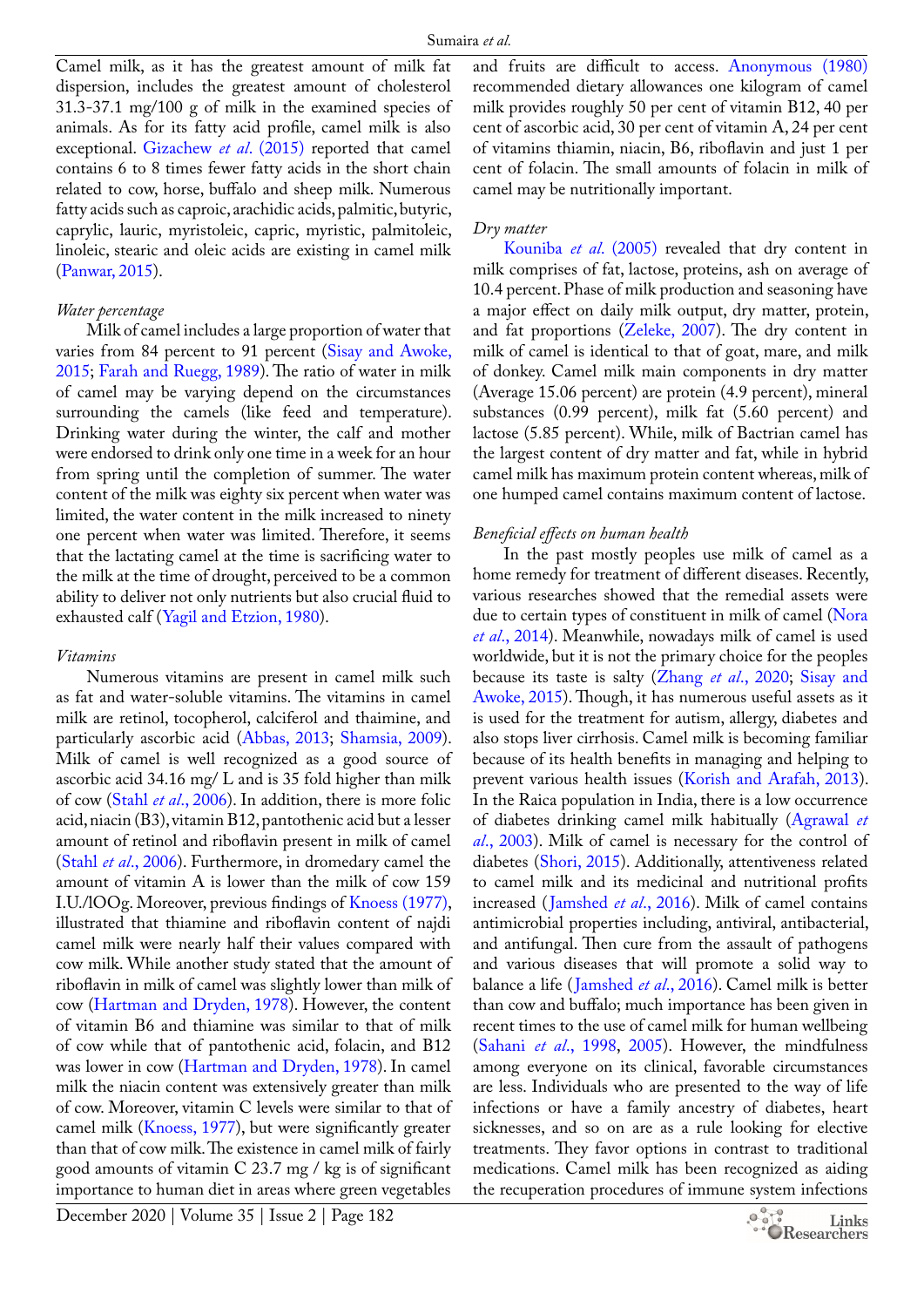having a snappy and constructive outcome on the mending procedure [\(Ahmed](#page-6-3) *et al*., 2015). In this way, milk of camel is helpful in the sugar patients and other way of life maladies. We needed to discover whether individuals who are presented to these sorts of maladies are all the more ready to get it after realize the medical advantages of camel milk. Thus, we set the individuals presented to a way of life sicknesses are additionally ready to purchase camel milk.

## *Chemical imbalance range issue (ASD)*

Numerous findings have shown that oxidative stress plays a major part in the rehabilitation of many neurological disorders including autism spectrum disorder; some researches also indicated that antioxidant enzymes play path physiological role in autism. Camel milk has also identified to possibly have positive effects in autism. A survey was conducted to assess the influence of camel milk drinking on oxidative stress biomarkers in autistic children, using the ELISA technique to measure the plasma levels of glutathione, myeloperoxidase and superoxide dismutase prior and 2 weeks afterward usage of camel milk. All evaluated parameters showed significant difference after consumption of the camel milk. These results showed that camel milk may play a vital role in reducing oxidative stress by altering the amounts of antioxidant enzymes and non enzymatic antioxidant molecules, as demonstrated by the strengthened childhood autism rating scale [\(Agrawal](#page-9-6) *et al*., [2005](#page-9-6)).

# *Camel milk against gastrointestinal scatters*

Milk of camel includes a large anti-inflammatory protein content, which has a beneficial impact on the disorders of intestinal and stomach. The large number of poly-unsaturated and mono fatty acids and its comprises more vitamins which provides expanded metabolism for carbohydrates [\(Konuspayeva](#page-8-13) *et al*., 2008; [Karray](#page-8-14) *et al*., [2005](#page-8-14)). In addition, fermented camel milk has been found to have an enzyme (Angiotensin Iconverting enzyme, ACE) (Quan *et al*., 2008), which enables the digestion of milk proteins (Alhaj *et al*[., 2006](#page-7-14)). Latest researches for the wellbeing of the stomach-related framework indicated that camel milk has hostile to looseness of the bowels properties and all youngsters, who have taken camel milk and with the 20 episodes of loose bowels every day are restored with ordinary solid discharges. Camel milk can likewise be utilized in little kids who have looseness of the bowels by nourishment pollution with rotavirus, since milk of camel is wealthy in against rotavirus antibodies (Yagil, 2013).

# *Nourishment hypersensitivities*

Camel milk has already shown possible effect in food allergy care. A research has explored the effect of camel milk and cow's milk on hypersensitivity. Some researchers found that camel milk has an optimistic result in kids with serious food allergies. This investigation is experimental

work to develop a deeper insight of the ability of the greater camel milk in children for food allergies. People, identified and studied using two separate methods of electrophoresis. These findings suggest that milk proteins which are existing in milk of camel is useful in food allergies ([El-sayed](#page-7-15) *et al*., 2009).

# *Ceaseless hepatitis and hepatitis C contamination*

Sharmanov *et al*. (1982) was the first one to indicate an antiviral function of camels milk, and they noticed that milk of camel is beneficial in enhancing and reinforcing the biochemical and clinical condition of patients with chronic active hepatitis than mare's milk. Previous studies presented that camel lactoferrin effectively prevents hepatitis C virus genotype 4 infection of human peripheral blood leucocytes and the human leukocyte incubation with camel LF accompanied by HCV infection stopped the virus from entering the cells. The assumption was that the direct association between HCV and camel LF resulted in a complete inhibition of virus entry into the cells; in this regard, camel lactoferrin seemed to be a more active antiviral agent than bovine and human lactoferrin. Moreover, the application of milk of camel clears schistosoma mansoni from diseased mice, signifying a further helpful anti parasitic activity in milk of camel (Galil *et al*[., 2016\)](#page-7-16).

# *Camel's milk against diabetes*

Earlier outcomes presented that milk of camel is beneficial in diabetes (Malik *et al*[., 2012;](#page-9-7) [Al-Haj and](#page-7-7) [Al-Kanhal, 2010](#page-7-7); [Agrawal](#page-6-4) *et al*., 2007). In India, the individuals which use milk of camel has zero percent diabetic cases, while other which not use milk of camel for drinking having 5.5 percent diabetic patients [\(Agrawal](#page-6-5) *et al*[., 2011](#page-6-5)). Furthermore, after the utilization of milk in diabetic patients declines their normal insulin level from 30to 35 per cent with low blood sugar levels (Shori, 2015) besides, milk of camel also comprises insulin and insulin like proteins, immunoglobulin and trace components which have anti-inflammatory qualities ([Gader and](#page-7-4) [Alhaider, 2016](#page-7-4); [Agrawal](#page-6-5) *et al*., 2011). Insulin in the milk of the camel varies from human insulin and other animals because it is accompanied by micelles which protect it from digestion and degeneration at the edge of the digestive system, making it easier to consume and pass into the blood (Zagorski *et al*.,1998; [Abu Lehia, 1989\)](#page-6-6). Current researches of experimental diabetic patients have shown they can resist diabetes related kidney damage [\(Kaskous,](#page-8-15) [2016;](#page-8-15) Shori, 2015; [Hamad](#page-8-16) *et al*., 2011). Antioxidants present in milk of camel may suppress indications of metabolic syndrome such as rise of lipids and blood glucose [\(Gader and Alhaider, 2016\)](#page-7-4). Milk of camel is ideal for lactose intolerant people due to low content of lactose in camel milk as comparison to milk of cow [\(Baubekova](#page-7-17) *et al*[., 2015](#page-7-17); [Cardoso](#page-7-18) *et al*., 2010; Zibaee, 2015).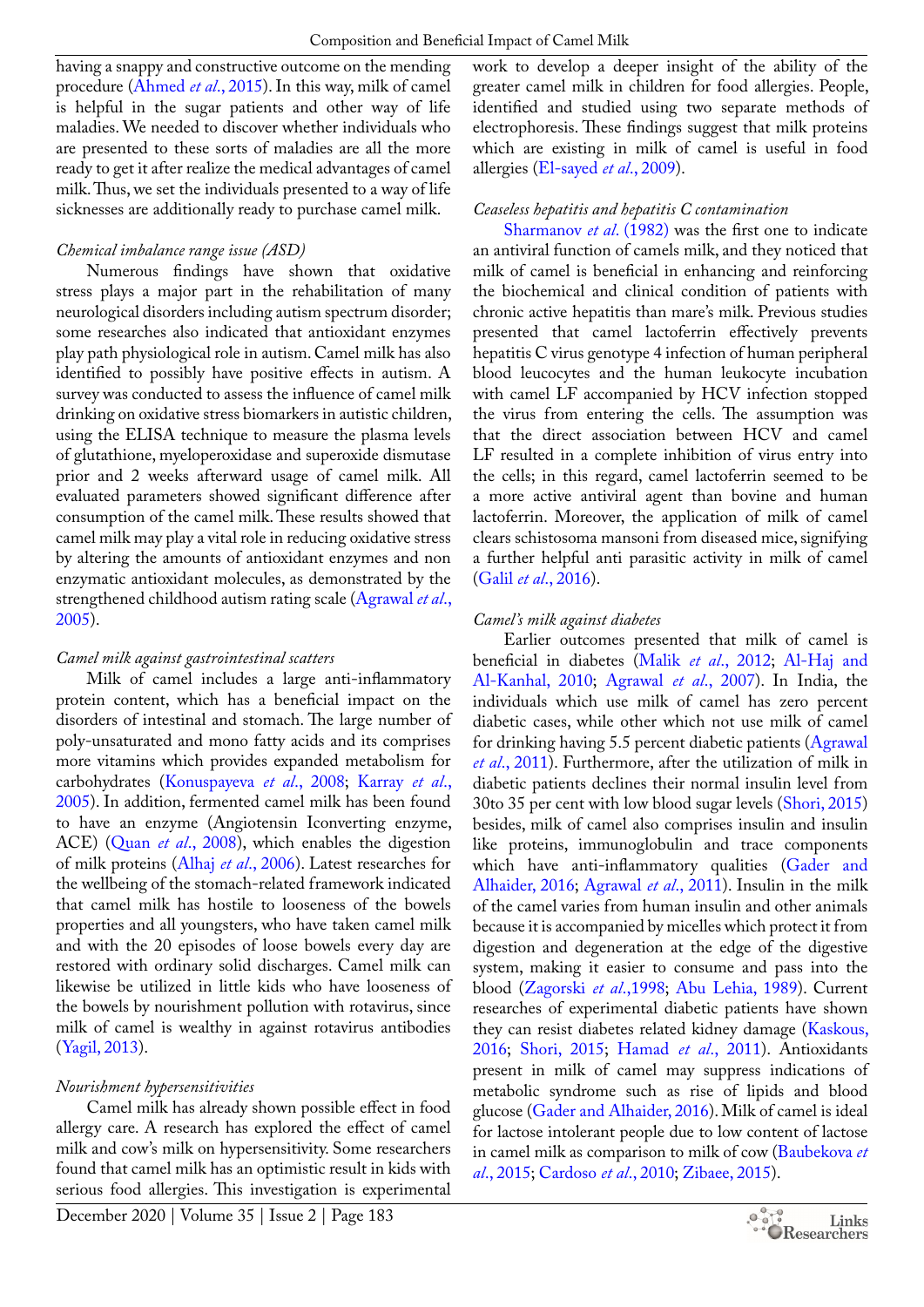#### *Camel milk against crohn's disease*

In several countries the Crohn's disease is now an outbreak. Recently growing evidence implies a primary disease of mycobacterium avium sub species of paratuberculosis. This mycobacterium could extent through milk of cow, as pasteurization is not affected. Apparently mycobacterium passes through mucosa as saprophytes and becomes active only when the individual is under excessive stress leading to secondary autoimmune reaction. Because the bacteria relate to the tuberculosis family and milk of camel is been used to cure tuberculosis, it is clear that the strong bactericidal assets of camel milk combined with PGRP impact the healing process rapidly and positively. Moreover, the attack of immunoglobulin the anti DNA reestablishes the immune system (Urazakov and Bainazarov, 1991).

## *Antibacterial qualities of camel milk*

Milk of camel consist of many enzymes and proteins that have antibacterial and immunological qualities ([Farah, 1993\)](#page-7-12). Proteins and their immunological action are: lysozyme which contributes in the primary immune system, which is concentrated on targeting structures specific to invasive pathogens. Immunoglobulins provide the body protection against pathogens. Additionally, Iron saturated lactoferrin (after lactation) stops microbial growth in the intestine and contributes in the immune system, which is focused on combating pathogen invading specific structures ([Kiselev, 1998](#page-8-17); Ueda *et al*.,1997; [Conesa](#page-7-19)  *et al*[., 2008](#page-7-19)). Evidently, milk of camel provides much more lactoferrin than goat, cow and sheep milk. Lacto peroxidase: has an anti-cancer and bactericidal activity. Human thyroid peroxidase containing iodination and thyroid hormone coupling; peptidoglycan protein recognition is existing in the maximum proportion in the milk of camel and these have remarkable effect in the cancer of breast to regulating metastasis, enhancing the immune system of the host. Furthermore, N-acetyl-glucosaminidase also present in milk of camel in higher amount as comparison with other mammalians which has antibacterial and antiviral activities ([Hoelzer](#page-8-18) *et al*.,1998).

# *Antiviral assets of camel milk*

Previous findings illustrated that milk of camel is effective against numerous deadly animal viral pathogens such as FMD (Foot and mouth disease), rinderpest and in rift valley fever. (Koerhler-Rollefsen *et al*., 2001). Additionally, Martin *et al*[. \(1997\)](#page-9-8) stated that the viral enzyme system is active and selective inhibitor of camel milk antibodies.

# *Camel milk against Cancer*

Different logical examinations indicated that after drinking of camels milk results in decline of the formation of disease cells [\(Magjeed, 2005](#page-8-5)). Thus, a gathering of researchers have built up a recipe for the control of

malignant growth. They reported that single dosages produced effective results in mouse and now need to attempt to occur in human. The outcomes indicated that a great success rate in control of blood malignancy. The medication may likewise be utilized effectively to treat lung, liver, and bosom-malignant growth.

[Korashy](#page-8-19) *et al*. (2012) reported that milk of camel stimulates the proliferation of cells in MCF7 (human breast) and HepG2 (human hepatoma). The mechanisms regulated by cell proliferation and death receptor activation in both the cell lines and oxidative stress [\(Korashy](#page-8-19) *et al*[., 2012\)](#page-8-19). Also, Habib *et al*[. \(2013\)](#page-8-20) argued that milk of camel prevents the existence and propagation of HepG2 and MCF7 cells by stimulating the intrinsic and extrinsic apoptotic pathways. Consequently, efficacy of lactoferrin which is present in milk of camel has capability to impede colon cancer cell line proliferation.

# *MDR and its therapy from camel's milk*

Camel milk has magnificent impact on curing tuberculosis particularly those pain from MDR, as said by [Gorakh](#page-7-20) *et al*. (2000) and [Alwan and Farhuni \(2000\)](#page-7-21). The research of medical benefit of camel milk for MDR was performed by Mal *et al*[. \(2000\)](#page-8-21) determined that milk intake had a beneficial effect in patients with tuberculosis. In addition to that another study revealed that camel milk provide contains essential proteins that play key role in strengthening the function of immune defense and these proteins have antibacterial properties which kill mycobacterium tuberculosis (Mal *et al*[., 2006](#page-8-22)).

# *Arthritis and its treatment from camel milk*

Milk of camel contains a higher level of chelating iron content known as lactoferrin. This protein extracts free iron from arthritic patient joints and thereby enhances arthritic function ([Panwar, 2015\)](#page-9-4).

# *Skin sickness treatment and restorative estimations of camel milk*

Researchers suggest the amount of vitamin B, carotin C and iron are important for the skin. Besides that milk of camel also comprises lanolin and other hydrating assets which have relaxing and positive influence on the skin. While holding the skin perfectly used for treating skin conditions like, eczema, acne, dermatitis and psoriasis. Milk of camel is also a normal source of alpha-hydroxyacids which soften the skin and keep it smooth and prevent from wrinkles.

### *Camel milk impact as anti-aging*

Salami *et al*. (2011) examined the impact of camel milk as antiaging and proposed that when milk of camel is ingested and after digestion, peptides begin to function as natural antioxidants. Milk of camel is ideal for anti-aging, as it contains higher percentage vitamin C which protects collagen. Moreover, vitamin C has tissue repair and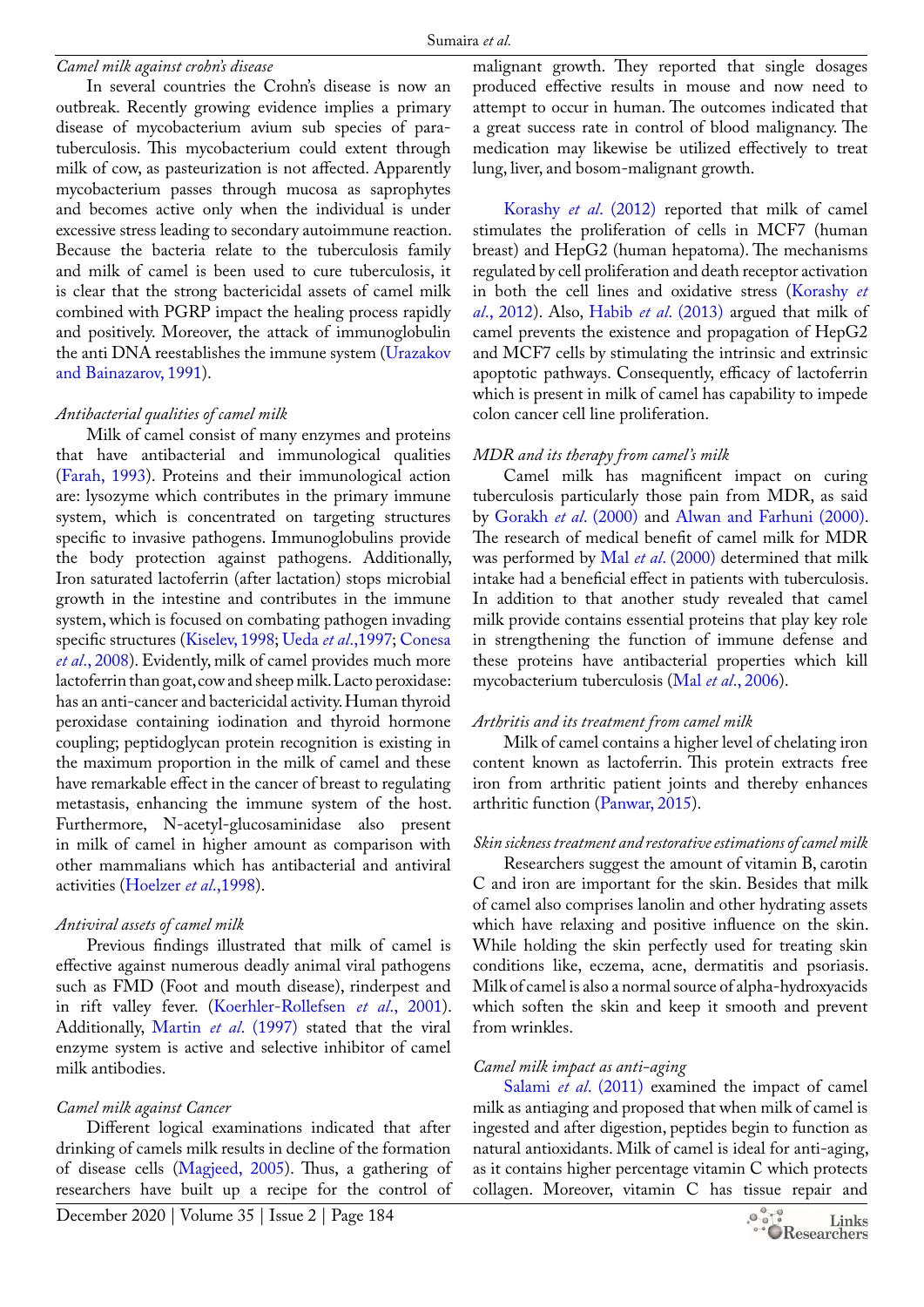activities and antioxidant properties. In Adding Vitamin C used to strengthen the immune system and it is important in the body for the development of a protein and collagen that are helpful in development of vessels and it provides strength and firmness to skin. Furthermore, vitamin C also enhances the skin structural strength and durability and helps recover. Besides, this vitamin decreases down the wrinkles formation on the skin. Because of the inclusion of α-hydroxyl acids which are considered to smoothies fine lines and plump the skin, it means that camel milk has anti-aging effect ant it also supports to dissolve the external sweaty coating of dead skin cells by reducing sugar level that are used to bind together skin cells. This allows exposing new, more flexible and transparent cells. The α-hydroxyl acids help remove crinkles and age spots and alleviate dryness because the  $\alpha$ -hydroxyl acids make the skin's external layer thinner and improve the dermis' lower layer by making it thicker. Moreover, liposome that exist in camel milk are essential to a possible cosmetic ingredient to enhance the anti-aging effect [\(Kula and Tegegne, 2016\)](#page-9-9).

## *Milk of camel used against tuberculosis*

In India, a clinical investigation has determined that patients of tuberculosis vastly improved by the utilization of camel milk. So it occurred that in the camel milk testing sample, treated with 1 liter/day and patient as a dietary supplement and after usage they noted that no any chest pain and cough sputum appear. Ultimately, the community, which receives camel milk as a supplement, improve weight gain and hunger (Mal *et al*[., 2006\)](#page-8-22). The precise pattern of patients drinking additional camel milk in better condition has not yet been studied (Wernery and Yagil, 2012).

# *Immunity and milk of camel*

Camel's milk is now being observed across several tests to boost the immune function [\(El-Agamy](#page-7-22) *et al*., [2009](#page-7-22)). Moreover, sequence of protein in milk of camel varies from that of the protein in milk of cow ([El-Agamy](#page-7-22)  *et al*[., 2009\)](#page-7-22). Whereas, immunoglobulin in milk of camel is comparable to that of the human but its content in the camel milk as correlated to human ([Mullaicharam, 2014\)](#page-9-0). Milk of camel includes antioxidants (lactoferrin) that strengthen the efficiency of the human body's immune system, thereby effectively combating various disease pathogens ([Conesa](#page-7-19) *et al*., 2008). Therefore, milk of camel is beneficial for disorders of immune system such as crohn's and sclerosis infection, it means that immune problems are easily treated with milk of camel.

# *Camel milk and its other advantages*

Milk of camel can even be used to treat various disorders of cardiovascular system ([Al-Hashem, 2009](#page-7-23); [Agrawal](#page-9-6) *et al*., 2009, [2011\)](#page-6-5). Besides, milk of camel is now being found to suppress blood fibrinogen levels in rats having diabetes. Additionally, milk of camel is also a healthy source of vitamin c, niacin, calcium, proteins and phosphorus. Besides, milk of camel also strengthens the normal protection mechanisms of the body (Zibaee, 2015).

# **Conclusions and Recommendations**

In short, it could be concluded that milk of camel has valuable nutritional and therapeutic properties. Milk of camel is a good source of protein, vitamin C, calcium, phosphorus, niacin and it fulfills all the requirement of the body. Moreover, milk of camel is also beneficial for the curing of autism, diabetes, diarrhea, allergy, autoimmune and metabolic diseases etc. This review may be helpful for people to understand the importance and profits of camel milk for health of human. In future we should study how camel milk regulate the internal physiology of human body against various disease and mechanism.

# *Conflict of interest*

The authors have declared no conflict of interest.

# **Reference**

- <span id="page-6-0"></span>Abbas, S., Ashraf, H., Nazir, A. and Sarfraz, L., 2013. Chemical analysis and composition of camel milk. *Int. Res.* **2**: 85–98.
- <span id="page-6-2"></span>Abbas, S., 2013. Physico-chemical analysis and composition of camel milk. *Int. Res. J*., **2**: 84-98.
- <span id="page-6-1"></span>Abbas, S., Hifsa, A., Aalia, N. and Lubna, S., 2013. Physico-chemical analysis and composition of camel milk. *Int. Res*., **2**: 85-98.
- Abdel-Galil, M. and Abdel-Gader, M.B.B.S., 2016. PhD, FRCP (London and Edinburgh) and Abdulqader A. Alhaider, B. Pharm, MSc, PhD, The unique medicinal properties of camel products-A review of the scientific evidence. *J. Taibah Univ. Med. Sci*., pp. 1-6.
- <span id="page-6-6"></span>Abu-Lehia, I.H., 1989. Physical and chemical characteristics of camel milkfat and its fractions. *Fd. Chem*., **34**: 261-271. [https://doi.org/10.1016/0308-](https://doi.org/10.1016/0308-8146(89)90103-9) [8146\(89\)90103-9](https://doi.org/10.1016/0308-8146(89)90103-9)
- <span id="page-6-4"></span>Agrawal, R.P., Budania, S., Sharma, P., Gupta, R., Kochar, D.K., Panwar, R.B. and Sahani, M.S., 2007. Zero prevalence of diabetes in camel milk consuming raica community of NorthWest Rajasthan, India. *Diabetes Res. Clin. Pract*., **76**: 290-296. [https://doi.](https://doi.org/10.1016/j.diabres.2006.09.036) [org/10.1016/j.diabres.2006.09.036](https://doi.org/10.1016/j.diabres.2006.09.036)
- <span id="page-6-5"></span>Agrawal, R.P., Jain, S., Shah, S., Chopra, A. and Agarwal, V., 2011. Effect of camel milk on glycemic control and insulin requirement in patients with Type 1 diabetes: 2-years randomized controlled trial. *Eur. J. Clin. Nutr.,* **65**: 1048. [https://doi.org/10.1038/](https://doi.org/10.1038/ejcn.2011.98) [ejcn.2011.98](https://doi.org/10.1038/ejcn.2011.98)
- <span id="page-6-3"></span>Ahmed, I.A., Mohamed, E.E., Babiker, A. and Eshraga, A.E., 2015. Physicochemical, microbiological and sensory characteristics of yoghurt produced from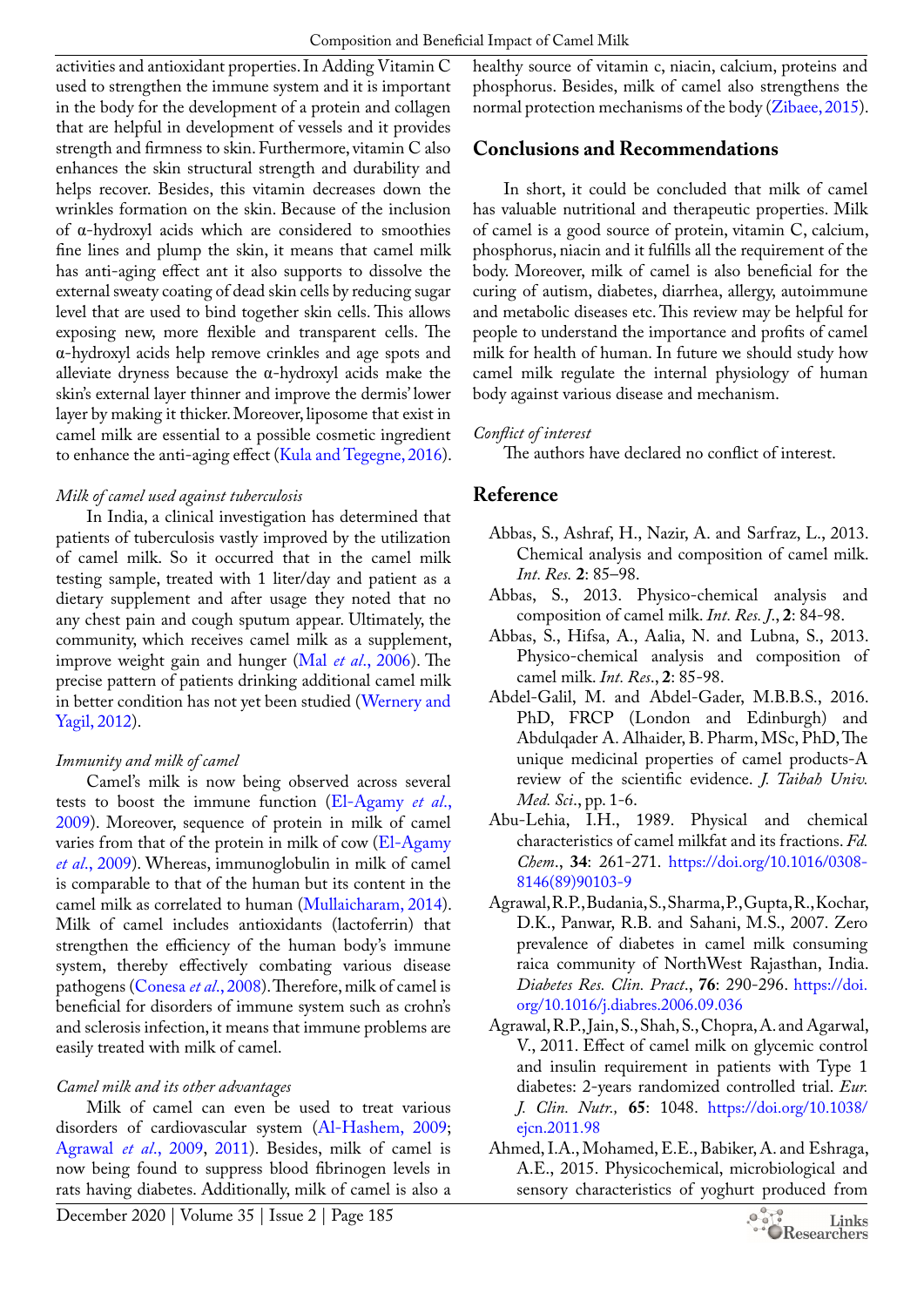camel milk during storage. Bactrian and Dromedary camels. *Livest. Res. Rural Dev.,* **22**: 2305–2313.

- <span id="page-7-7"></span>Al-Haj, O.A. and Al-Kanhal, H.A., 2010. Compositional, technological and nutritional aspects of dromedary camel milk. *Int. Dairy J.,* **20**: 811–821. [https://doi.](https://doi.org/10.1016/j.idairyj.2010.04.003) [org/10.1016/j.idairyj.2010.04.003](https://doi.org/10.1016/j.idairyj.2010.04.003)
- <span id="page-7-14"></span>Alhaj, O.A., Kanekanian, A. and Peters, A., 2006. The effect of Bifidbacterium lactic and trypsin on cholesterol. *In: International food and health innovation conference*, Malmö, Skane Food Innovation Network, Sweden
- <span id="page-7-23"></span>Al-Hashem, F.H., 2009. Camel's milk alleviates oxidative stress and lipid peroxidation induced by chronic aluminum chloride exposure in rat's testes. *Am. J. Appl. Sci*., **6**: 18687-242. [https://doi.](https://doi.org/10.3844/ajassp.2009.1868.1875) [org/10.3844/ajassp.2009.1868.1875](https://doi.org/10.3844/ajassp.2009.1868.1875)
- <span id="page-7-10"></span>Al-Wabel, N., 2008. Mineral contents of milk of cattle, camels, goats and sheep in the central region of Saudi Arabia. *Asian J. Biochem.*, **3**: 373–375. [https://](https://doi.org/10.3923/ajb.2008.373.375) [doi.org/10.3923/ajb.2008.373.375](https://doi.org/10.3923/ajb.2008.373.375)
- <span id="page-7-21"></span>Alwan, A.A. and Farhuni, A.H., 2000. *The effect of camel milk on Mycobacterium tuberculosis in man*. In: Proc. 2nd Int. Camelid Conf. Agro-Econ. Camelid Farming. Almaty, September, pp.100.
- <span id="page-7-0"></span>Anonymous, 2002. *Economic Survey, Finance Division Government of Pakistan, Economic Advisors wing*. Islamabad
- <span id="page-7-13"></span>Anonymous, 1980b. *Recommended Dietary Allowances, 9th ed*. National Research Council/National Academy of Science, Wash- ington, DC.
- Barłowska, J., Litwi, C., Kedzierska-Matysek, M. and Litwi, C., 2007. Non Polymorphism of caprine milk αs1-casein in relation to performance of four polish goat breeds. *Pol. J. Vet. Sci.,* **10**: 159–164.
- <span id="page-7-17"></span>Baubekova, A., Kalimbetova, A., Akhmetsadykova, S., Konuspayeva, G. and Faye, B., 2015. Comparison of d and l-lactate content in cow and camel milk. *Veterinaria*, **42**: 397-398.
- <span id="page-7-18"></span>Cardoso, R.R.A., Santos, R., Cardoso, C.R.A. and Carvalho, M.O., 2010. Consumption of camel's milk by patients intolerant to lactose. A preliminary study. *Rev. Alerg. Mex*., **57**: 26-32.
- Conesa, C., Sánchez, L., Rota, C., Pérez, M.D., Calvo, M., Farnaud, S. and Evans, R.W., 2008. Isolation of lactoferrin from milk of different species: Calorimetric and antimicrobial studies. *Comp. Biochem. Physiol. B Biochem. Mol. Biol*., **150**: 131-139. [https://doi.](https://doi.org/10.1016/j.cbpb.2008.02.005) [org/10.1016/j.cbpb.2008.02.005](https://doi.org/10.1016/j.cbpb.2008.02.005)
- <span id="page-7-19"></span>D'Urso, S., Cutrignelli, M., Calabr, S., Bovera, F., Tudisco, R., Piccolo, V. and oInfascelli, F., 2008. Influence of pasture on fatty acid profile of goat milk. *J. Anim. Physiol. Anim. Nutr.,* **92**: 405–410. <https://doi.org/10.1111/j.1439-0396.2008.00824.x>
- <span id="page-7-3"></span>Deuraseh, N., 2005. The urine of camels. Treatment of diseases in AL-Tibb Al-Nabawi. *Int. Med. J.*, **4**: 25- 28.
- <span id="page-7-5"></span>El-Agamy, S., Ruppanner, R., Ismail, A., Champagne, C. and Assaf, R., 1992. Antibacterial and Antiviral activity of camel milk protective proteins. *J. Dairy Res*., **59**: 169–175. [https://doi.org/10.1017/](https://doi.org/10.1017/S0022029900030417) [S0022029900030417](https://doi.org/10.1017/S0022029900030417)
- <span id="page-7-22"></span>El-Agamy, E.I., Nawar, M., Shamsia, S.M., Awad, S. and Haenlein, G.F.W., 2009. Are camel milk proteins convenient to the nutrition of cow milk allergic children. *Small Rumin. Res.,* **82**: 1-6.
- <span id="page-7-15"></span>Elsayed, I., El-Agamy, Nawar, M., Sherif, M., Awad, S. and Haenlein, G.F.W., 2009. Are camel milk proteins convenient to the nutrition of cow milk allergic children. *Small Rumin. Res*., **82**: 1-6. [https://](https://doi.org/10.1016/j.smallrumres.2008.12.016) [doi.org/10.1016/j.smallrumres.2008.12.016](https://doi.org/10.1016/j.smallrumres.2008.12.016)
- El-Sayed, M.K., Al-Shoeibi, Z.Y., El-Ghany, A.A.A. and Atef, Z.A., 2011. Effects of camels milk as a vehicle for insulin on glycaemic control and lipid profile in Type 1 diabetics. *Am. J. Biochem. Biotechnol.,* **7**: 179-189. [https://doi.org/10.3844/](https://doi.org/10.3844/ajbbsp.2011.179.189) [ajbbsp.2011.179.189](https://doi.org/10.3844/ajbbsp.2011.179.189)
- <span id="page-7-2"></span>Epstein, H ., 1971. The origin of the domestic animals of Africa. Vol. 2. Africana Publ. Corp. New York.
- <span id="page-7-1"></span>FAOSTAT, 2017. Statistical data. Food and Agriculture Organization of the United Nations, Rome, Italy <http://www.fao.org/faostat/en/#data/QA> access: 12.05.2019.
- Farah, Z., 1993. Composition and characteristics Camel milk. *J. Dairy Re.s*, **60**: 603-626. [https://doi.](https://doi.org/10.1017/S0022029900027953) [org/10.1017/S0022029900027953](https://doi.org/10.1017/S0022029900027953)
- <span id="page-7-12"></span>Farah, Z. and Ruegg, M.W., 1989. The size distribution of casein micelles in camel milk. *Fd. Struct*., **8**: 6.
- <span id="page-7-8"></span>Fox, P.F., 2003. Milk. In: H. Roginski, J.W. Fuquary, P.F. Fox, editors. Encyclopedia of dairy sciences. New York, NY: Academic Press; **3**: 458–466.
- <span id="page-7-4"></span>Gader, A.G.M.A. and Alhaider, A.A., 2016. The unique medicinal properties of camel products: A review of the scientific evidence. *J. Taibah Univ. Med. Sci.,* **11**: 98-103. [https://doi.org/10.1016/j.](https://doi.org/10.1016/j.jtumed.2015.12.007) [jtumed.2015.12.007](https://doi.org/10.1016/j.jtumed.2015.12.007)
- <span id="page-7-16"></span>Galil, A., Abdel G.M. and Abdulqader, A.A., 2016. The unique medicinal properties of camel products: A review of the scientific evidence. *J. Taibah Univ. Med. Sci.*, **11**: 98-103.
- <span id="page-7-11"></span>Gizachew, A., Teha, J. and Birhanu, T., 2015. *Ethiopia Nekemte*. Review on Medicinal and Nutritional Values of Camel Milk.
- <span id="page-7-20"></span>Gorakh, M.D., Sena, D.C., Jain, V.K. and Sahani, M.S., 2000. *Therapeutic utility of camel milk as nutritional supplement against multiple drug resistant patients.* In: Proc. 2nd Int. Camelid Conf. Agro-economics of Camelid Farming. Almaty, September, pp. 99.
- <span id="page-7-6"></span>Gul, W., Farook, N., Anees, D., Khan, U. and Rehan, F., 2015. Camel milk: a boon to mankind. *Int. J. Res. Stud. Biosci*., **3**: 23–29.
- <span id="page-7-9"></span>Guo, H., Pang, K., Zhang, X., Zhao, L., Dong M. and Ren, F., 2007. Composition, physicochemical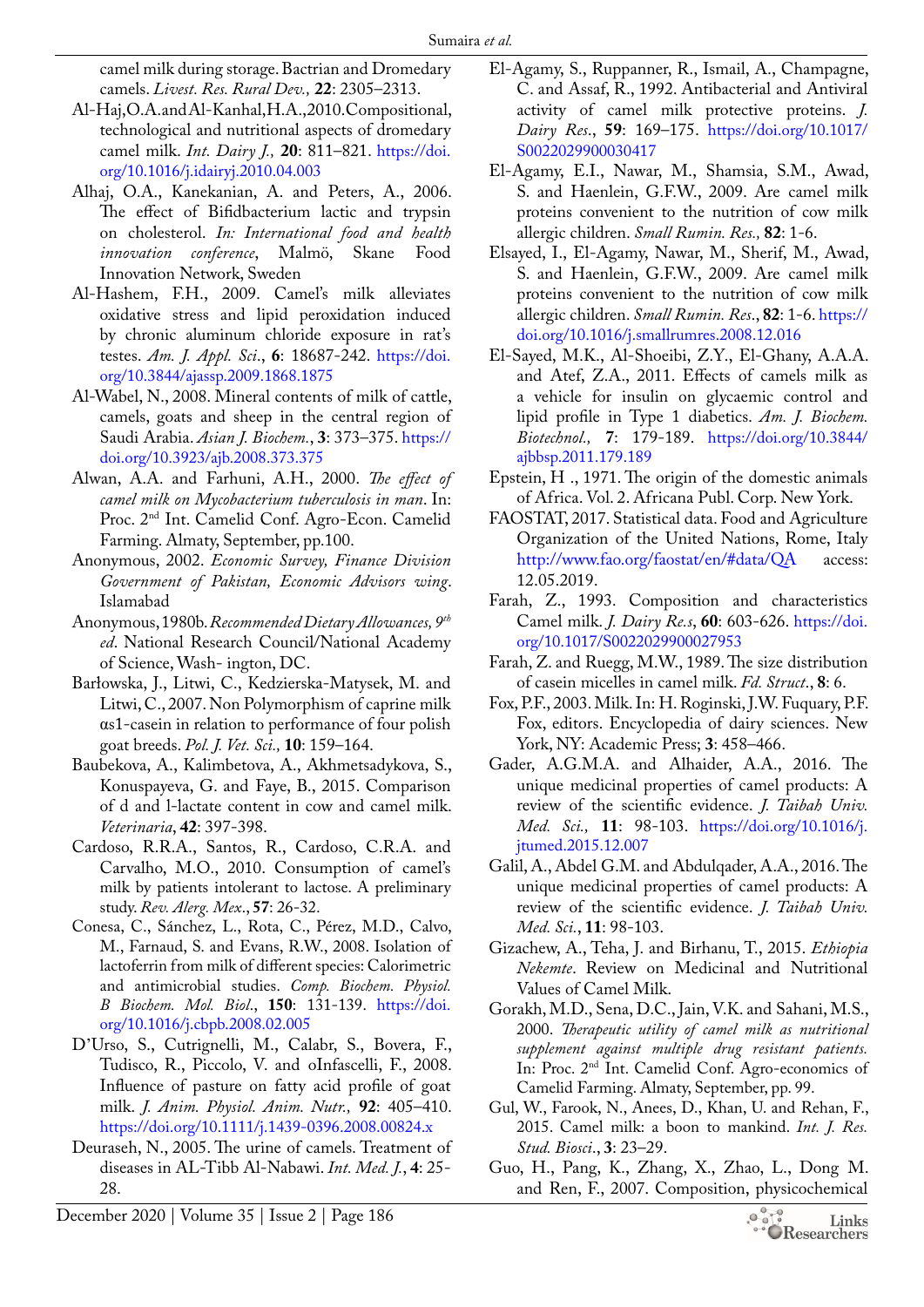properties, nitrogen fraction distribution,and amino acid profile of camel milk. *J. Dairy Sci.,* **90**: 1635– 1643.<https://doi.org/10.3168/jds.2006-600>

- <span id="page-8-20"></span>Habib, H.M., Ibrahim, W.H., Schneider-Stock, R. and Hassan, H.M., 2013. Camel milk lactoferrin reduces the proliferation of colorectal cancer cells and exerts antioxidant and DNA damage inhibitory activities. *Fd. Chem*., **141**: 148-152. [https://doi.org/10.1016/j.](https://doi.org/10.1016/j.foodchem.2013.03.039) [foodchem.2013.03.039](https://doi.org/10.1016/j.foodchem.2013.03.039)
- <span id="page-8-6"></span>Haddadin, M.S.Y., Gammoh, S.I. and Robinson, R.K. 2008. Seasonal variations in the chemical composition of camel milk in Jordan. *J. DairyRes.,***75**: 8-12.<https://doi.org/10.1017/S0022029907002750>
- <span id="page-8-16"></span>Hamad, E.M., Abdel-Rahim, E.A. and Romeih, E.A., 2011. Beneficial effect of camel milk on liver and kidneys function in diabetic sprague-dawley rats. *Int. J. Dairy Sci*., **6**: 190-197. [https://doi.org/10.3923/](https://doi.org/10.3923/ijds.2011.190.197) [ijds.2011.190.197](https://doi.org/10.3923/ijds.2011.190.197)
- <span id="page-8-9"></span>Hartman, A.M. and Dryden, L.P., 1978. *The vitamins in milk and milk products*. In "Fundamentals of Dairy Chemistry," 2nd ed., Avi Publishing Co., Westport, CT. pp. 325.
- <span id="page-8-18"></span>Hoelzer, W., Muyldermans, S. and Wernery, U., 1998. A note on camel IgG antibodies. *J. Camel Pract.* Res., **5**: 187-188.
- <span id="page-8-12"></span>Jamshed, S.Q., Khan, M.U., Ahmad, A. and Elkalmi, R.M., 2016. Knowledge, perceptions, and attitudes toward complementary and alternative medicines among pharmacy students of a Malaysian Public University. *J. Pharm. Bio. Sci*., **8**: 34–38. [https://doi.](https://doi.org/10.4103/0975-7406.171686) [org/10.4103/0975-7406.171686](https://doi.org/10.4103/0975-7406.171686)
- <span id="page-8-7"></span>Jaydeep, Y., Bhavbhuti, M., Mehta, Wadhwani, K.N., Darji, V.B. and Aparnathi, K.D. 2015. Evaluation and comparison of camel milk with cow milk and buffalo milk for gross composition. *J. Camel Pract. Res.,* **21**: 259–265. [https://doi.org/10.5958/2277-](https://doi.org/10.5958/2277-8934.2014.00046.0) [8934.2014.00046.0](https://doi.org/10.5958/2277-8934.2014.00046.0)
- <span id="page-8-14"></span>Karray, N., Lopez, C., Ollivon, M. and Attia, H., 2005. la matiere grasse du lait de dromadaire: Composition, microstructure et polymorphisme*. Une Rrevue OCL*., **12**: 439-446. <https://doi.org/10.1051/ocl.2005.0439>
- <span id="page-8-15"></span>Kaskous, S., 2016. Importance of camel milk for human health. *Emir. J. Fd. Agric*., **28**: 158-163. [https://doi.](https://doi.org/10.9755/ejfa.2015-05-296) [org/10.9755/ejfa.2015-05-296](https://doi.org/10.9755/ejfa.2015-05-296)
- <span id="page-8-0"></span>Kgaudi, K., Seifu, E. and Teketay, D., 2018. *Milk production potential and major browse species consumed by dromedary camels in Tshabong*. Botswana Notes and Records, Golden Jubilee Volume in Honour of Sir Katunale Masire. pp. 50.
- <span id="page-8-1"></span>Khalesi, M., Salami, M., Moslehishad, M., Winterburn, J. and Moosavi-Movahedi, A.A., 2017. Biomolecular content of camel milk: a traditional superfood towards future Health care industry. *Trends Fd. Sci. Technol*., **62**: 49–58. [https://doi.org/10.1016/j.](https://doi.org/10.1016/j.tifs.2017.02.004) [tifs.2017.02.004](https://doi.org/10.1016/j.tifs.2017.02.004)
- <span id="page-8-4"></span>Khaskheli, M., Arain, M.A., Chaudhry, S., Soomro, A.H. and Qureshi, T.A., 2005. Physico-chemical quality of camel milk. *J. Agric. Soc. Sci.,* **2**: 164–166.
- <span id="page-8-17"></span>Kiselev, S., 1998. Molecular cloning and characterization of the mouse tag-7 gene encoding a novel cytokine. *J. Biol. Chem.*, **273**: 1863318639. [https://doi.](https://doi.org/10.1074/jbc.273.29.18633) [org/10.1074/jbc.273.29.18633](https://doi.org/10.1074/jbc.273.29.18633)
- <span id="page-8-8"></span>Knoess, K.H., 1977. The camel as a meat and milk animal. *World Anim. Rev.,* **22**: 39.
- Konuspayeva, G., 2007. *Variabilite physico-chimique et biochimique du lait des grands camelide's* (Camelus bactrianus, Camelus dromedarius et hybrides) au Kazakhstan. Universite Montpellier II, France, 255.
- <span id="page-8-13"></span>Konuspayeva, G., E. Lemarie, B. Faye, G. Loiseau and D. Montet. 2008. Fatty acid and cholesterol composition of camels (Camelus bactrianus, Camelus dromedarius and hybrids) milk in Kazakhstan. *Dairy Sci. Technol*., **88**: 327-340. [https://](https://doi.org/10.1051/dst:2008005) [doi.org/10.1051/dst:2008005](https://doi.org/10.1051/dst:2008005)
- <span id="page-8-3"></span>Konuspayeva, G., Faye, B. and Loiseau, G., 2009. The composition of camel milk: a meta-analysis of the literature dana, *J. Fd. Comp. Anal.,* **22**: 95-101. <https://doi.org/10.1016/j.jfca.2008.09.008>
- <span id="page-8-19"></span>Korashy, H.M., Maayah, Z.H., Abd-Allah, A.R., El-Kadi, A.O.S. and Alheider, A.A., 2012. Camel milk triggers apoptotic signaling pathways in human hepatoma HepG2 and breast cancer MCF7 cell lines through transcriptional mechanism. *J. Biomed. Biotechnol*., **2012**: 1-9. [https://doi.](https://doi.org/10.1155/2012/593195) [org/10.1155/2012/593195](https://doi.org/10.1155/2012/593195)
- <span id="page-8-11"></span>Korish, A.A. and Arafah, M.M., 2013. Camel milk ameliorates steatohepatitis, insulin resistance, and lipid peroxidation in experimental non-alcoholic fatty liver disease. *BMC Complement. Altern. Med.*, **13**: 264–276. [https://doi.org/10.1186/1472-6882-](https://doi.org/10.1186/1472-6882-13-264) [13-264](https://doi.org/10.1186/1472-6882-13-264)
- <span id="page-8-10"></span>Kouniba, A., Berrada, M., Zahar, M. and Bengoumi, M., 2005. Composition and heat stability of Moroccan camel milk. *J. Camel Pract. Res.,* **12**: 105-110.
- <span id="page-8-2"></span>Kumar, YK., Rakesh, K., Lakshmi, P. and Jitendra, S., 2015. Compositionandmedicinal properties of camel milk: A review. *Asian J. Dairy Fd. Res*., **34**: 83– 93. <https://doi.org/10.5958/0976-0563.2015.00018.4>
- Laleye, L.C., Jobe, B. and Wasesa, A.A.H., 2008. Comparative study on heat stability and functionality of camel and bovine whey proteins, *J. Dairy Sci.,* **91**: 4527-4534.<https://doi.org/10.3168/jds.2008-1446>
- <span id="page-8-5"></span>Magjeed, N.A., 2005. Corrective effect of milk camel on some cancer biomarkers in blood of rats intoxicated with Aflatoxin B1*. J. Saudi Chem. Soc*., **9**: 253-263.
- <span id="page-8-22"></span>Mal, G., Sena, D.S., Jain, V.K. and Sahani, M.S., 2006. Therapeutic value of camel milk as nutritional supplement for multiple drug resistant (MDR) tuberculosis patients. *J. Vet. Med.,* **61**: 88-91.
- <span id="page-8-21"></span>Mal, G., Suchitra Sena, D., Jain, V.K., Singhvi, N.M.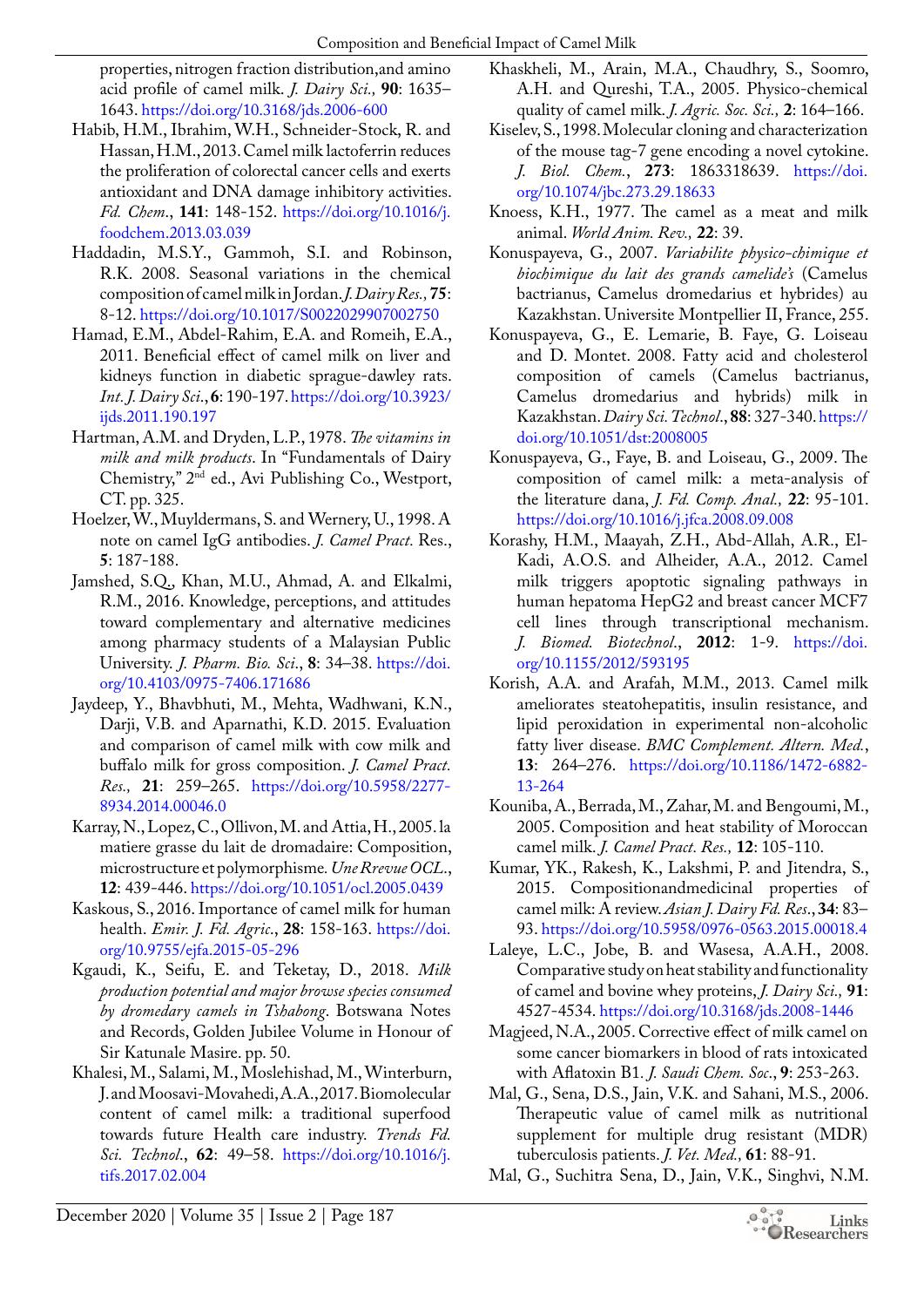and Sahani, M.S., 2000. Role of camel milk as an adjuvant nutritional supplement in human tuberculosis patients. *Livest. Int*., **4**: 7-14.

- <span id="page-9-1"></span>Mal, G., Suchitra-Sena, D. and Sahani, M., 2007. Changes in chemical and macro-minerals content of dromedary milk during lactation. *J. Camel Pract. Res.*, **14**: 195-197.
- <span id="page-9-7"></span>Malik, A., Al-Senaidy, A., Skrzypczak-Jankun, E. and Jankun, J., 2012. A study of the anti-diabetic agents of camel milk. *Int. J. Mol. Med.,* **30**: 585-592. [https://](https://doi.org/10.3892/ijmm.2012.1051) [doi.org/10.3892/ijmm.2012.1051](https://doi.org/10.3892/ijmm.2012.1051)
- <span id="page-9-3"></span>Mansson, H., 2008. Fatty acids in bovine milk fat. *Fd. Nutr. Res.*, **52** <https://doi.org/10.3402/fnr.v52i0.1821>
- <span id="page-9-8"></span>Martin, F., Volpari, C., Steinkuhler, C. and Dimas, N., 1997. Affinity selection of a camelized V (H) domain antibody inhibitor of hepatitis Cvirus NS3 *protease. Prot. Eng*., **10**: 607-614. [https://doi.](https://doi.org/10.1093/protein/10.5.607) [org/10.1093/protein/10.5.607](https://doi.org/10.1093/protein/10.5.607)
- <span id="page-9-0"></span>Mehaia, M.A., Hablas, M.A., Abdel-Rahman, K.M. and El-Mougy, S.A., 1995. Milk composition of Majaheim, Wadah and Hamra camels in *Saudi Arabia. Fd. Chem.,* **52**: 115–122. [https://doi.](https://doi.org/10.1016/0308-8146(94)P4189-M) [org/10.1016/0308-8146\(94\)P4189-M](https://doi.org/10.1016/0308-8146(94)P4189-M)
- Mullaicharam, A.R., 2014. A review on medicinal properties of camel milk. *World J. Pharm. Sci.,* **2**: 237-242.
- <span id="page-9-2"></span>Narmuratova, M., Konuspayeva, G., Loiseau, G., Serikbaeva, A., Natalie, B., Didier, M. and Bernard, F., 2006. Fatty acids composition of dromedary and Bactrian camel milk in Kazakhstan. *J. Camel Pract. Res.* **13**: 45-50.
- <span id="page-9-5"></span>Nora, F.Z., Peter, N. and Varga, L., 2014. Production, general characteristics, chemical composition and health benefits of camel milk. *Magy. Allatorvosok Lapja*, **136**: 553–557.
- <span id="page-9-4"></span>Panwar, R., 2015. *Camel milk: Natural medicine-Boon to dairy industry*.
- Quan, S., Tsuda, H. and Miyamoto, T., 2008. Angiotensin I-converting enzyme inhibitory peptides in skim milk fermented with lactobacillus Helvetius 130B4 from camel milk in Mongolia, China. *J. Sci. Fd. Agric*., **88**: 2688-2692. [https://doi.org/10.1002/](https://doi.org/10.1002/jsfa.3394) [jsfa.3394](https://doi.org/10.1002/jsfa.3394)
- <span id="page-9-6"></span>Agrawal, R.P., Beniwal, R., Sharma, S., Kochar, D.K., Tuteja, F.C., Ghorui, S.K. and Sahani, M.S., 2005. Effect of Raw Camel Milk in Type 1 Diabetic Patients, *J. Camel Pract. Res.,* **12**: 2735.
- Raghvendar, S., Shukla, K.S., Sahani, S.M. and Bhakat, C., 2004. *Chemical and physico-chemical properties of camel milk at different stages of lactation*. International Conference, on Camel Milk, Sadri, Rajasthan, India.
- Sahani, M.S., Agrawal, R.P., Tuteja, F.C., Ghouri, S.K., Aminudeen, R. and Sena, D., 2005. Hypoglycemic activity of camel milk in straptozotocin induced hyperglycemia in rats. *Int. J. Diabetes Dev. Coun.*, **75**: 1436–1437. [https://doi.org/10.4103/0973-](https://doi.org/10.4103/0973-3930.22776)

[3930.22776](https://doi.org/10.4103/0973-3930.22776)

- Sahani, M.S., Rathinasabapathy, M., Gorakhmal. and Khanna, N.D., 1998. Milking technique and other factors affecting milk production potential in different breeds of camels under farm conditions. *Indian J. Anim. Sci.,* **68**: 254–256.
- Salami, M., Moosavi-Movahedi, A.A., Moosavi-Movahedi, F., Ehsani, M.R., Yousefi, R., Farhadi, M. and Haertlé, T., 2011. Biological activity of camel milk casein following enzymatic digestion. *J. Dairy Res.,* **78**: 471-478. [https://doi.org/10.1017/](https://doi.org/10.1017/S0022029911000628) [S0022029911000628](https://doi.org/10.1017/S0022029911000628)
- Salmen, S.H., Abu-Tarboush, H.M., Al-Saleh, A.A. and Metwalli, A.A. 2012. Amino acids content and electrophoretic profile of camel milk casein from different camel breeds in Saudi Arabia, *Saudi J. Biol. Sci.,* **19**: 177-183. [https://doi.org/10.1016/j.](https://doi.org/10.1016/j.sjbs.2011.12.002) [sjbs.2011.12.002](https://doi.org/10.1016/j.sjbs.2011.12.002)
- Sankhla, A.K., Gupta, M.P., Aarti, and Dashora, P.K., 2000. Proximate composition and physico-chemical characteristics of camel milk produced in South Rajasthan. *Indian J. Dairy Sci.,* **53**: 61-63.
- Schwartz, H.J., I992. Productive performance and productivity of dromedaries (Camelus dromedarius). *Anim. Res. Dev.,* **35**: 85-98.
- Shabo, Y. and Yagil, R., 2005. Etiology of autism and camel milk as therapy. *Int. J. Disabil. Hum. Dev.,* **4**: 67–70.<https://doi.org/10.1515/IJDHD.2005.4.2.67>
- Shamsia, S.M., 2009. Nutritional and therapeutic properties of camel and human milks. *Int. J. Gen. Mol. Biol.,* **1**: 52-58.
- Sharmanov, T.S., Zhangabylov, A.K. and Zhaksylykova, R.D., 1982. Mech-anism of the therapeutic action of whole mare's and camel's milk in chronic hepatitis. *Vopr. Pitan.,* **1**: 17e23.
- Shori, A.B., 2015. Camel milk as a potential therapy for controlling diabetes and its complications: A review of in vivo studies. *J. Fd. Drug. Anal.*, **23**: 609–618. <https://doi.org/10.1016/j.jfda.2015.02.007>
- Singh, R., Ghorui, S. and Sahani, M., 2006. *Camel milk: Properties and processing potential*. In Sahani, M.S. The Indian camel. NRCC, Bikaner. pp. 59-73.
- Sisay, F. and Awoke, K., 2015. Review on production, quality and use of camel milk in Ethiopia. *J. Fish. Livest. Prod*., **3**: 1–4. [https://doi.org/10.4172/2332-](https://doi.org/10.4172/2332-2608.1000145) [2608.1000145](https://doi.org/10.4172/2332-2608.1000145)
- Smits, M.G., Huppertz, T., Alting, A.C. and Kiers, J., 2011. Composition, constituents and properties of dutch camel milk. *J. Camel Pract. Res.,* **18**: 1–6.
- Stahl, T., Sallmann, H.P., Duehlmeier, R. and Wernery, U., 2006. Selected vitamins and fatty acid patterns in dromedary milk and colostrums. *J. Camel Pract. Res.,* 13: 53-57.
- <span id="page-9-9"></span>Kula, T. and Tegegne, D., 2016. Chemical Composition and Medicinal Values of Camel. *J. Res. Stud. Biosci*., (*IJRSB*), **4**: 13-25.